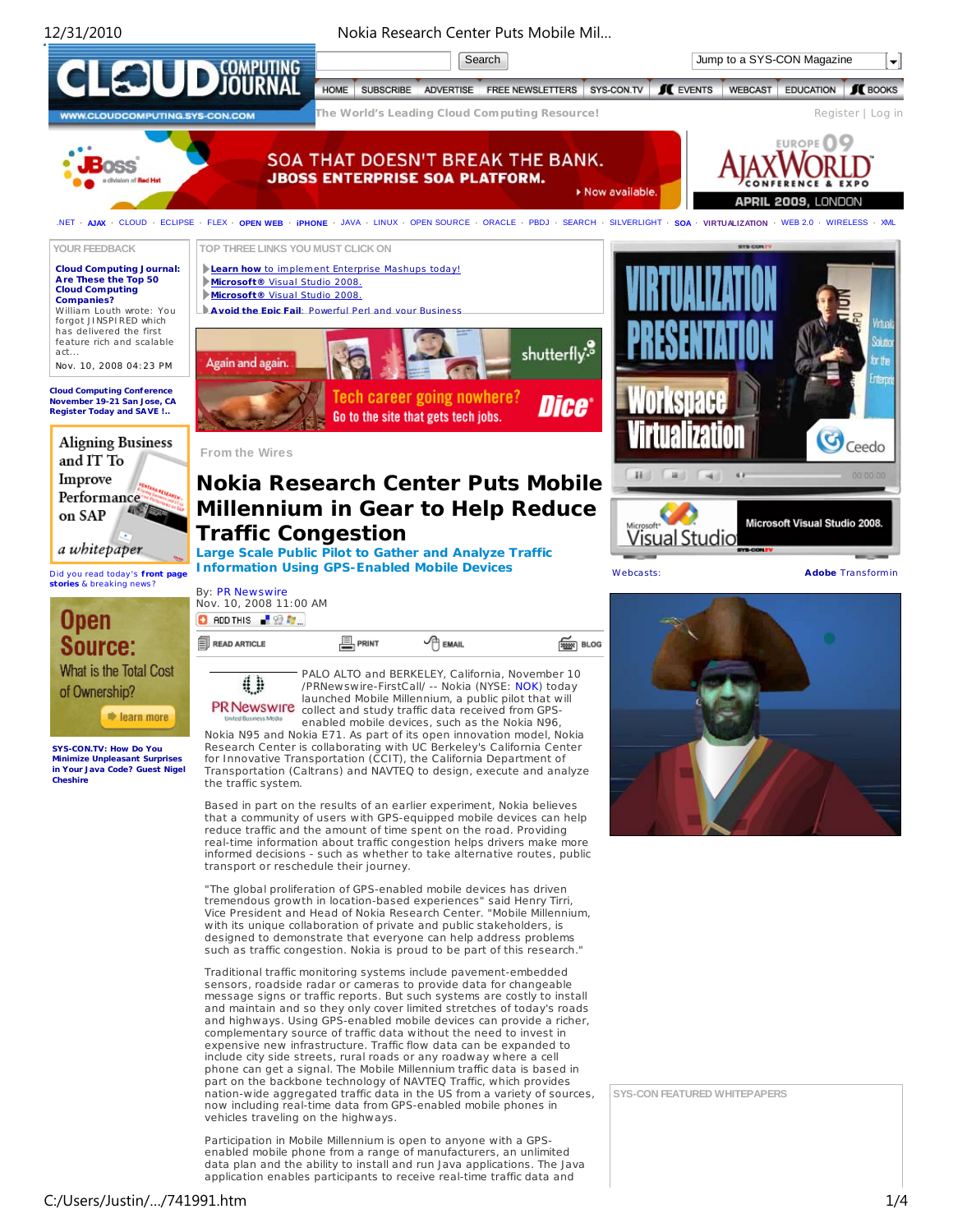

# **DRIVING**  $THE$ **DYNAMIC DATA CENTER**

**Turning** data centers into strategic business assets



www.platform.com

**SYS-CON.TV**





2008 East **DIAMOND SPONSOR:**

**Data Direct**<br>Frontiers in Data Access: The Coming Wave in Data .<br>Services

**PLATINUM SPONSORS:**

**Red Hat** The Opening of Virtualiza tion

**Intel** Virtualiza tion – Pa th to Predictive Enterprise

**Green Hills** IT Security in a Hostile World

**JBoss / freedom oss** Practical SOA Approach

**GOLD SPONSORS: Software AG**

The Art & Science of SOA: How Governance Enables Adoption

**PlateSpin**

Effective Planning for Virtual Infrastructure Growth

**Fujitsu**

# 12/31/2010 Nokia Research Center Puts Mobile Mil…

incident reports for main thoroughfares throughout much of the United States. In the Northern California area, a number of arterials and highways that are not currently equipped with sensors will begin to show traffic data as more users join the network. While the usergenerated content is completely anonymous, each data point contributes a piece to the traffic picture which can benefit the entire user community. The pilot will operate over four to six months and up to 10 000 members of the public community can participate.

Protection of personal privacy was built into the very core of the reporting technology used in Mobile Millennium. From inception, researchers built safeguards into the system, such as stripping individual device identifiers from the transmitted traffic data, using banking-grade encryption techniques to protect the transmission of data, and drawing data only from targeted roadways where traffic information is needed. This Privacy By Design(TM) system continuously filters information to remove data that can be tied to a particular phone, minimizing the amount of sensitive information ever created, transmitted or stored.

"Berkeley is contributing our expertise in traffic modeling and systems engineering to help make this complex system come to life," said Alexandre Bayen, professor of civil and environmental engineering at UC Berkeley. "As part of a public university, we are thrilled to be working on a project with such enormous potential for public benefit," Bayen said.

Mobile Millennium is being funded in part by a grant award from the US Department of Transportation under the SafeTrip-21 initiative. Locally, Caltrans, who is also assisting in the logistics of trial and enabling comparison with the data collected by the existing sensor networks, aims to find a lower-cost and more reliable solution than that which is available today. "Real-time traffic information collected through this community-based technology is of great interest to transportation agencies," noted Randell Iwasaki, Chief Deputy Director of Caltrans. "Our goal is to increase information flow to and from travelers in a cost-efficient, effective manner. We are excited about the potential benefits of a system such as Mobile Millennium," Iwasaki added.

Information about Mobile Millennium, supported devices and the software download can be found at http://traffic.berkeley.edu.

About Nokia Research Center

Nokia Research Center (NRC) looks beyond Nokia's existing business and product development to challenge current strategies and to stimulate renewal in the company's direction. Working closely with all Nokia business units, NRC's research explores new frontiers in digital services, physical-digital connections, human interaction, data and content technologies, device architecture, and access and connectivity. NRC promotes open innovation by working on research projects in collaboration with universities and research institutes around the world. For more information, see our website: http://research.nokia.com

## About Nokia

Nokia is the world leader in mobility, driving the transformation and growth of the converging Internet and communications industries. We make a wide range of mobile devices with services and software that enable people to experience music, navigation, video, television, imaging, games, business mobility and more. Developing and growing our offering of consumer Internet services, as well as our enterprise solutions and software, is a key area of focus. We also provide equipment, solutions and services for communications networks through Nokia Siemens Networks.

Media Enquiries:

 Nokia, Communications, Tel. +1-650-353-8575, Email: karen.lachtanski@nokia.com ;

 Nokia, Communications, Tel. +358-7180-34900, Email: press.services@nokia.com ;

 UC Berkeley, Communications, Tel: +1-510-643-7741, Email: scyang@berkeley.edu .

http://www.nokia.com/press

SOURCE Nokia Corporation

**E** READ ARTICLE

**Published Nov. 10, 2008— Reads 176 Copyright © 2008 SYS-CON Media. A ll Rights Reserved.**

 $\mathbf{B}_{\text{PRINT}}$ 

Ensuring Good Evidential Quality of Email<br>E Webinar: Data as a Competitive Advantage Webinar: Data as a Competitive Advantage

Need for Email Management Solutions **Message–Driven SOA: Getting Rapid results with SOA** Me ssage–Driven SOA: Ge tting Rapid re sults with SOA



**ADS BY GOOGLE**

### **Traffic & Road Conditions**

www.W ea therBlink .com Check Conditions & View Your Local Weather Forecast Now - 100% Free

**Make MSN® Your Homepage** www.m yhom em sn.com

MSN is Your Destination for Personalized News, Weather & More !

**LA Discount Deals** DealPop.com/LosAngeles

Ge t Awe som e Savings on Local Food, Fashion, Fun & More. Sign Up Today!

**East Midlands Parking**

www.PrestigeParking.co.uk/EastMidlands<br>On Site Parking in East Midlands Airport. Prebook Now and Save!

**Traffic Incidents** www.webcrawler.com

Search multiple engines for traffic incidents

#### **N O K I A E71 PDA Mobile** www.wele ctronics.com

Unlocked Quad Band 3G Gsm Phone On Sale In stock Call 773-274-3764

**1 flat stomach rule: obey**

AnnasDietingBlog.com<br>I cut out 2 lbs of stomach fat per week by obeying this 1 old rule .

**The Traffic Safety Store™**

TrafficSafetyStore.com<br>More cones & tubes in stock than anyone. Order online ,Same Day Ship

**CA Traffic School \$9.95** www.Tra fficSchoolToGo .com

CA Court Approved, 100% Online, 24/7 Support & Same<br>Day Processing **Got a Traffic Violation?**

www.Ticke tBust.com L.A. Traffic Law Has Loopholes We'll Beat Your Ticket, Guaranteed.

#### **N O K I A E71 PDA Mobile**

www.wele ctronics.com Unlocked Quad Band 3G Gsm Phone On Sale In stock Call 773-274-3764

**1 flat stomach rule: obey** AnnasDietingBlog.com<br>I cut out 2 lbs of stomach fat per week by obeying this

1 old rule . **The Traffic Safety Store™**

TrafficSafetyStore.com<br>More cones & tubes in stock than anyone. Order online ,Same Day Ship

**CA Traffic School \$9.95**<br>www.TrafficSchoolToGo.com

CA Court Approved, 100% Online, 24/7 Support & Same Day Processing

**Got a Traffic Violation?**

www.Ticke tBust.com L.A. Tra ffic Law Has Loophole s We'll Bea t Your Ticke t, Guaranteed.

 $\sqrt{f}$  EMAIL

**REARY** BLOG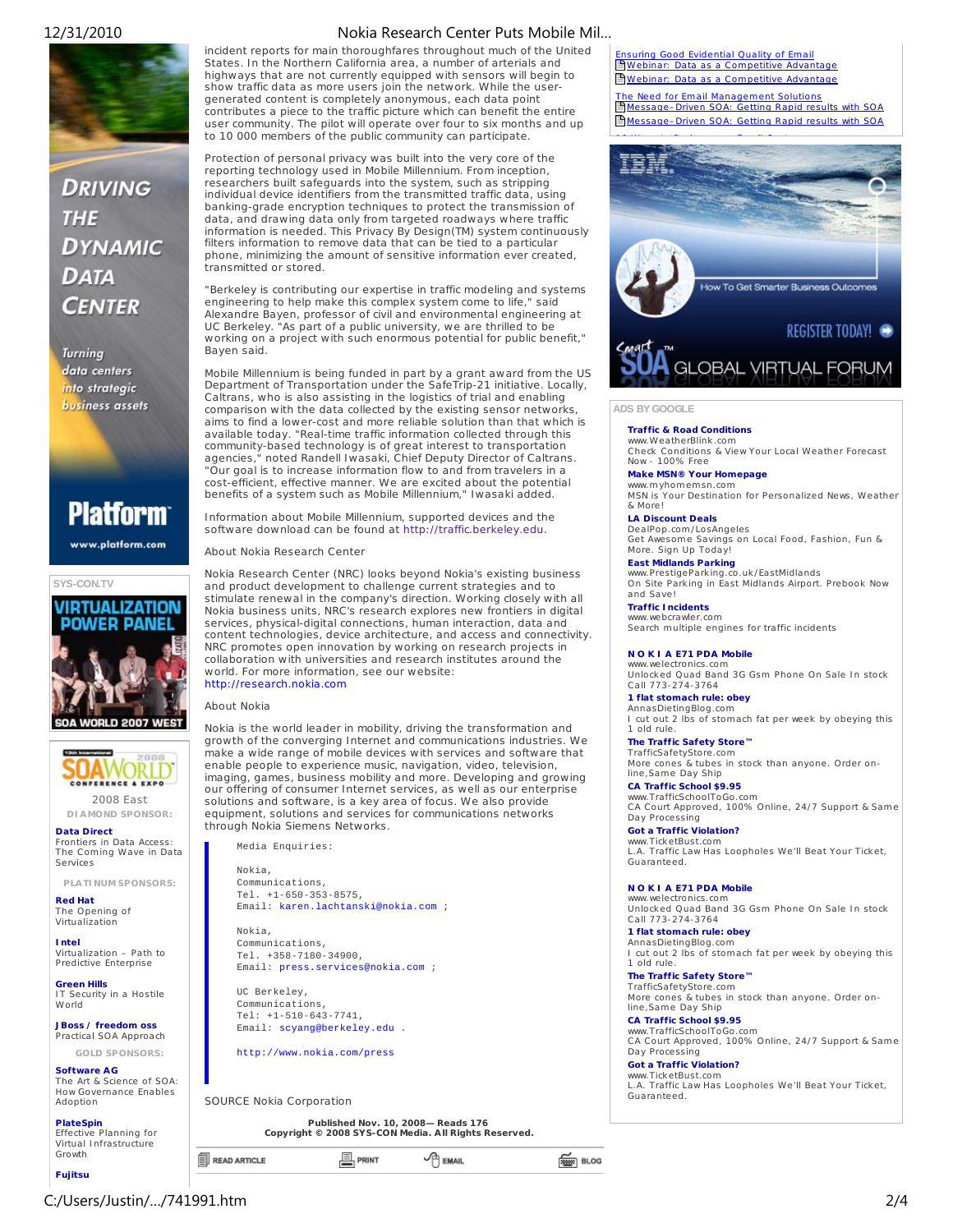# 12/31/2010

**Automated Business** Process Discovery & Virtualization Service **Ceedo** Workspace Virtualization

Click For 2007 West Event Webcasts

# AXWORLD

**On Demand Webcasts** 2008 East

PLATINUM SPONSORS: Appcelerator Think Fast: Accelerate<br>AJAX Development with Appcelerator

GOLD SPONSORS

**DreamFace Interactive** The Ultimate Framework<br>for Creating Personalized Web 2.0 Mashups

**ICEsoft** AJAX and Social Computing for the Enterprise

# **Kaazing**

Enterprise Comet: Real-Time, Real-Time, or<br>Real-Time Web 2.0?

**Nexaweb** Now Playing: Desktop<br>Apps in the Browser!

Sun jMaki as an AJAX Mashup Framework

POWER PANELS: **The Business Value** of RIAs

**What Lies Beyond AJAX?** KEVNOTES

**Douglas Crockford** Can We Fix the Web?

**Anthony Franco** 2008: The Year of the RIA

Click For 2007 Event Webcasts

# Nokia Research Center Puts Mobile Mil...

#### **About PR Newswire**

Copyright © 2007 PR Newswire. All rights reserved. Republication or redistribution of PRNewswire content is expressly prohibited without the prior written consent of PRNewswire. PRNewswire shall not be liable for any errors or delays in the content, or for any actions taken in reliance thereon.

**Integrate Mapping in your Flex Applications** 

Avoid the Epic Fail: Harness the power of Enterprise Perl

Avoid the Epic Fail: Harness the power of Enterprise Perl

**LATEST SAAS DEVELOPER STORIES** 

# Jerry Yang, The 40-Year-Old Virgin



Yahoo CEO Jerry Yang's signal distinction right now is being The only man in the industry to have both Microsoft and<br>Google, both potential partners, walk out on him – and in the<br>Google, both potential partners, walk out on him – and in the<br>space of only six months. That's gotta be record. Jerry blames the United States D...

#### **Cloud Computing & Friends Need Honking Big Routers:** Cisco By Maureen O'Gara



Cisco has got a new "close to the user" edge router that can push 250,000 songs or 200 feature films a second. (Figure 6.4 terabytes a second.) The widget, which starts at \$80,000 and reportedly took \$200 million to develop, is called the<br>Aggregation Services Router (ASR) 900...

# **Cloud Computing Expo: Ex-Oracle Heavyweight Lands** SaaS Uppercut to Larry's Jaw



...<br>John Wookey, who until a non-compete-suggestive 13 months ago ran Oracle's applications development - you know, its<br>crucial next-generation "stitch-\$20-billion-together" Fusion program – has gone to work for Oracle's hereditary enemy<br>SAP. He has been named EVP of larg...

#### IBM to Present at SYS-CON's Cloud Computing Conference & Expo, November 19-21, San Jose, CA By Cloud Computing News Desk

Cloud Computing is now an all-encompassing IT paradigm with tremendous focus on the so-called "Public Clouds" as IT Service Providers. But while the promise of public clouds is very alluring, many existing corporate data centers today exceed the total capacity of many of today's .

### **Yahoo to Present at SYS-CON's Cloud Computing** Conference & Expo, November 19-21, San Jose, CA By Cloud Computing News Desk

Increasingly, a businesses competitive advantage is gained by processing large flows of raw data into insights. With a growth in both the volume of data and number of users, traditional tools for data analytics struggle to keep pace. Large Internet services such as Yahoo!, who fa.

SUBSCRIBE TO THE WORLD'S MOST POWERFUL NEWSLETTERS

|                                                                                           | Receive Breaking i-Technology News as it Happens |                      |
|-------------------------------------------------------------------------------------------|--------------------------------------------------|----------------------|
| <b>AJAX</b>                                                                               | Virtualization                                   | <b>CRM</b>           |
| Java                                                                                      | Web 2.0                                          | HP                   |
| Open Source                                                                               | ColdFusion                                       | Oracle               |
| <b>NET</b>                                                                                | PowerBuilder                                     | <b>Red Hat</b>       |
| Flex                                                                                      | <b>XML</b>                                       | Perl                 |
| Video                                                                                     | <b>Eclipse</b>                                   | Python               |
| <b>iPhone</b>                                                                             | Open Web                                         | <b>Ruby on Rails</b> |
| Silverlight                                                                               | Apache                                           | <b>SAP</b>           |
| SOA/Web Services                                                                          | <b>CMS</b>                                       | SaaS                 |
| Your E-Mail:                                                                              | State:                                           | Zip Code:            |
| Your Job Title: (Please Select One)<br>CIO/CTO/IT Director/Vice President/Chief Architect |                                                  | ▾                    |
| Business/Industry: (Please Select One)<br>Computer Software Industry                      |                                                  | $\blacksquare$       |
| 95926UX                                                                                   |                                                  |                      |
| Type the characters you see in this picture (lower case):                                 |                                                  |                      |
|                                                                                           | Subscribe Now!                                   |                      |

<sup>22</sup> BlackBerry ą,

**BREAKING CLOUD COMPUTING NEWS** 

#### 10 Predictions for the Future of SaaS and On-Demand **Software Applications**

Market strategy will trump technology in determining<br>which SaaS (software-as-a-service) companies wi... Nov. 11, 2008 12:48 PM